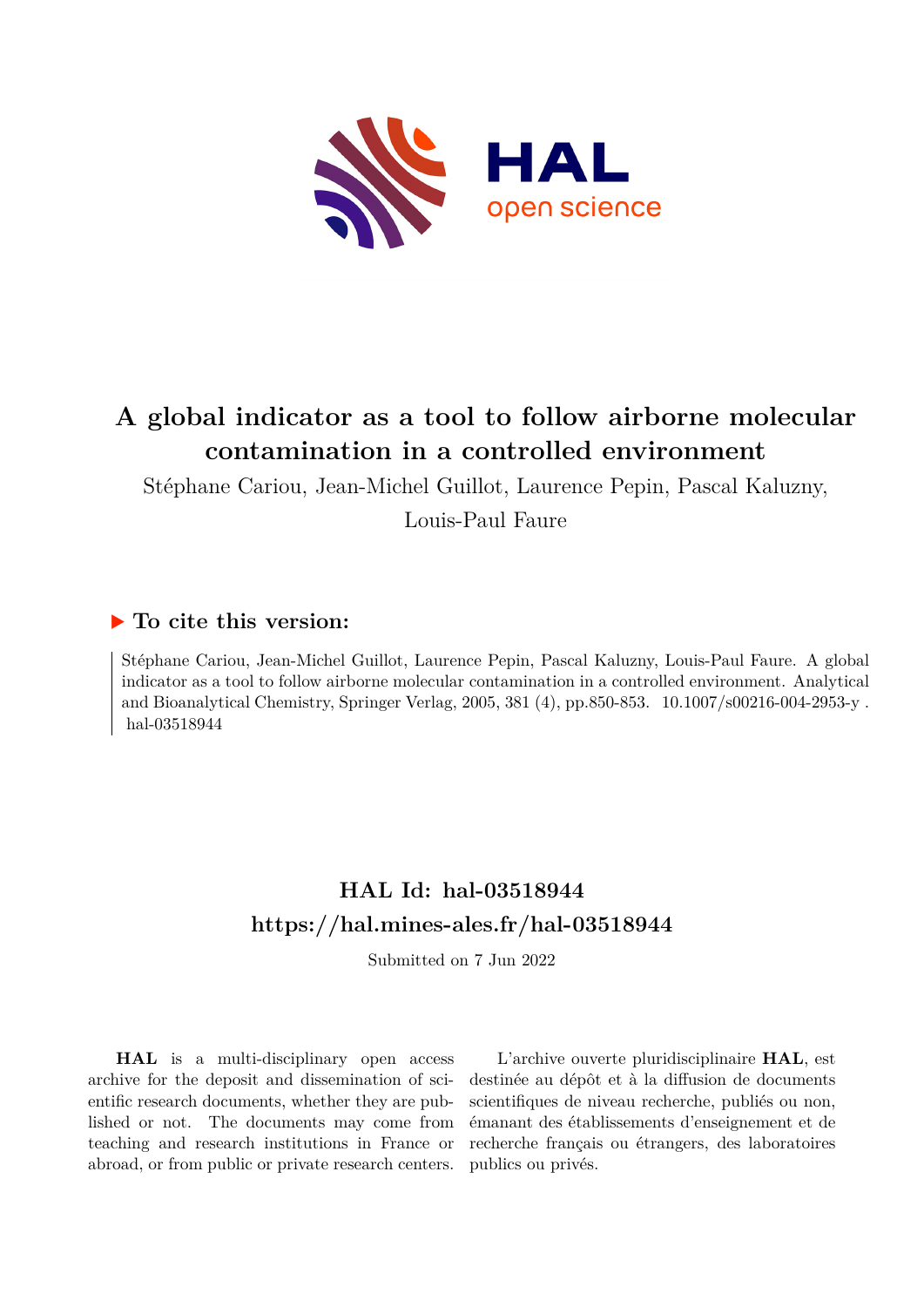### A global indicator as a tool to follow airborne molecular contamination in a controlled environment

Abstract The impact of pollutants on production quality in nanotechnology necessitates reduction of contaminant levels in cleanrooms. So, devising a global airborne-pollutant indicator (GAPI) for rapid determination of the level of pollution and its danger to the process is justified. This tool used relative impact weights of the different molecules to quantify the pollution. A calculation of impact weight is proposed in this paper. Impact weights could take into account several characteristics of the molecules (molecular volume, sticking coefficient, ...). They could also be combined to be as close as possible to reality. An example of calculations of the impact of molecular volumes on air quality is given.

Keywords Air quality  $\cdot$  Pollutant impact  $\cdot$  Cleanroom  $\cdot$  $VOC \cdot Measurement$ 

#### Introduction

Much research has been carried out on air quality, particularly indoor air quality, for many years. Some studies have dealt with the effects of contamination on humans (irritation, odour annoyance) [1]. Just as human

S. Cariou  $\cdot$  J.-M. Guillot ( $\boxtimes$ ) Ecole des Mines d'Alès, LGEI, 6 avenue de Clavières, 30319 Alès Cedex, France E-mail: jean-michel.guillot@ema.fr Fax:  $+33-466-782701$ 

S. Cariou · L. Pépin · L.-P. Faure Faure Ingénierie, 60, chemin des fontaines, Parc technologique des fontaines, 38190 Bernin, France

L. Pépin · P. Kaluzny Tera Environnement, 60, chemin des fontaines, Parc technologique des fontaines, 38190 Bernin, France

health and comfort must be taken into account, air quality can also be very important in industrial production.

Controlled environments are used in several applications. For example, to reduce infection rates ventilated operating rooms in orthopaedic surgery require the use of high-efficiency air-particulate filters to remove particles with diameters greater than  $0.3 \mu m$  [2]. Controlled environments are also used in assisted reproductive technology laboratories. Increases in fertilisation rate and embryo quality are observed with improvement of air quality [3].

In this report, we focussed on the importance of air quality in microelectronics cleanrooms and particularly the danger to the process of airborne molecular contamination.

At the beginning of semiconductor production, only particles are regarded as problems. For example, defects in the Si film caused by metal particle contamination can affect circuit yield [4]. As device geometries based on silicon wafers continue to decrease in size, organic contaminants adsorbed by silicon surfaces are found to be major problems in the process. It has been reported that adsorption of dioctyl phthalate on an hydrophobic surface degrades oxide integrity [4]. Wafer exposure to cleanroom air induced deterioration of gate oxide reliability owing to carbon contamination [5]. Another study [6] showed that organic contaminants adsorbed on the surface of wafers had a significant effect on breakdown charge yield. The effect of the contaminants on the characteristics of the surface of the wafers is determined by the origin and/or the nature of the adsorbed compounds [7]. For example, adsorption of propanol leads to less metal oxide semiconductor degradation than valeric acid [8]. Two solutions are available for reducing contamination of the surface of the wafers—cleaning the surface or increasing air quality.

First, many methods are suggested for cleaning wafer surfaces. For example, efficient removal of organic contaminants from wafers by dry cleaning using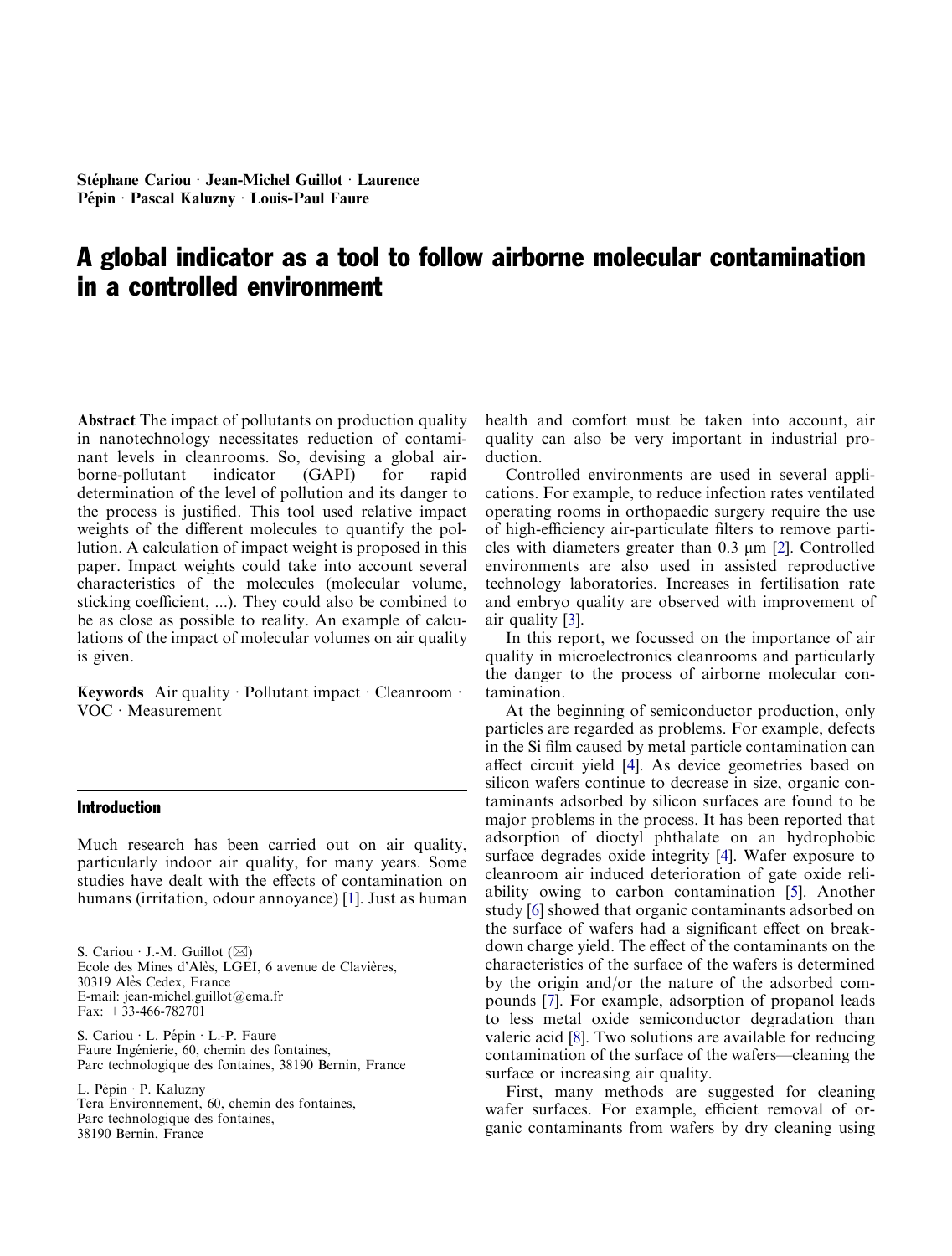$UV/O<sub>3</sub>$  and an electron cyclotron resonance plasma is reported in the literature [9]. Another cleaning method uses electrolytic ionised water for the polishing process [10].

Second, improvement of air quality might be a means of protecting the surfaces of wafers. This could be achieved by the use of a microenvironment.

So, methods have been developed for identification and quantification organic contaminants in cleanrooms. Methods [11, 12] proposed include measurement of acidic and basic airborne contaminants in cleanrooms by ion chromatography. Another method is use of multisorbent adsorption/thermal desorption then gas chromatography–mass spectrometry [13].

The main sources of contaminants are process chemicals, cleaning agents, and organic compounds in the air pumped from outside the cleanroom to maintain the laboratory under pressure (atmospheric pollution). Concentrations of VOC (volatile organic compounds) in workplace air have been given in the literature by several authors [13–15]. The number of organic compounds in cleanrooms is so high it is difficult to obtain a rapid assessment of air quality, and the effect of contamination is different for each process. However, not everyone can easily understand the report of analysis done to quantify indoor pollution, this makes an indicator to give a global value of air quality easily understood by non-scientists very desirable. In addition, comparisons of the air quality in different indoor atmospheres can be made very quickly if the same reference is taken. For example, in France, the ATMO index is calculated daily by the monitoring associations. This general composite index profiles the average urban air quality. It is calculated with reference to four pollutants: sulphur dioxide, nitrogen dioxide, ozone and dust particles. This index is based on a 10-point scale (1 for very good air quality, 10 for very bad air quality). Each pollutant is given one of these numbers and the level of the ATMO index is the highest number. This is a simple indicator for informing the public. Our global indicator, GAPI, is more precise and sensitive and takes several impacts into account. This paper deals with the proposition of calculating this air quality indicator which can be applied to all organically contaminated areas such as indoor or industrial atmospheres. An example is shown with the air in cleanrooms used for the production of microelectronic components. Because air contamination values are strongly confidential, they cannot be reported in this paper and the example given is based on bibliographic data.

#### **Experimental**

To build this indicator, identification of all the compounds, and their quantification, are required. With these data, a global air quality indicator can be calculated.

Analysis and data collection

Identification and quantification of pollutants are generally performed by gas chromatography and mass spectrometry. Because of the very low levels of contamination in cleanrooms ( $\mu$ g m<sup>-3</sup>), a preconcentration step might be used if the concentrations are below the detection limit of the detector.

#### Indicator

The indicator takes into account the concentrations of all the compounds found by analysis. Each concentration is balanced by a coefficient giving the impact of that compound on air quality for the particular application. In each case, a specific indicator can be proposed by an adapted coefficient.

The global airborne pollutant indicator (GAPI) is the sum of all the balanced concentrations and is defined by Eq. (1).

$$
GAPI = \sum_{i} W_i C_i \tag{1}
$$

where  $C_i$  is the concentration of pollutant *i*, and  $W_i$  is the impact weight of the contaminant i.

Definition of the impact weight  $W_i$ 

The impact weight  $W_i$  is defined as a characteristic or combination of characteristics of the molecule that can be a problem for the process. For example, the volume of molecules or their sticking coefficients could be regarded as an impact factor.

#### Calculation of  $W_i$  for one impact factor

In this section, two calculations are presented: the impact of molecular volumes and of sticking coefficients.

In nanotechnology, contaminants with a significant size are known to be a potential problem for production because large molecules increase the risk of a printing default. Therefore, volumes might be a relevant impact factor to simulate the danger of each compound to the quality of production. Among the different compounds found in a cleanroom many must be taken into account especially major compounds.

The relative impact coefficient  $X_i$  for the volume of molecules is defined as the volume ratio between each molecule and a reference in Eq. (2):

$$
X_i = \frac{V_i}{V_{\text{ref}}}
$$
 (2)

where  $V_i$  is the volume of molecule i,  $V_{ref}$  the volume of the molecule taken as the reference, and  $X_i$  the impact weight for molecule  $i$  ( $X_i \ge 1$ )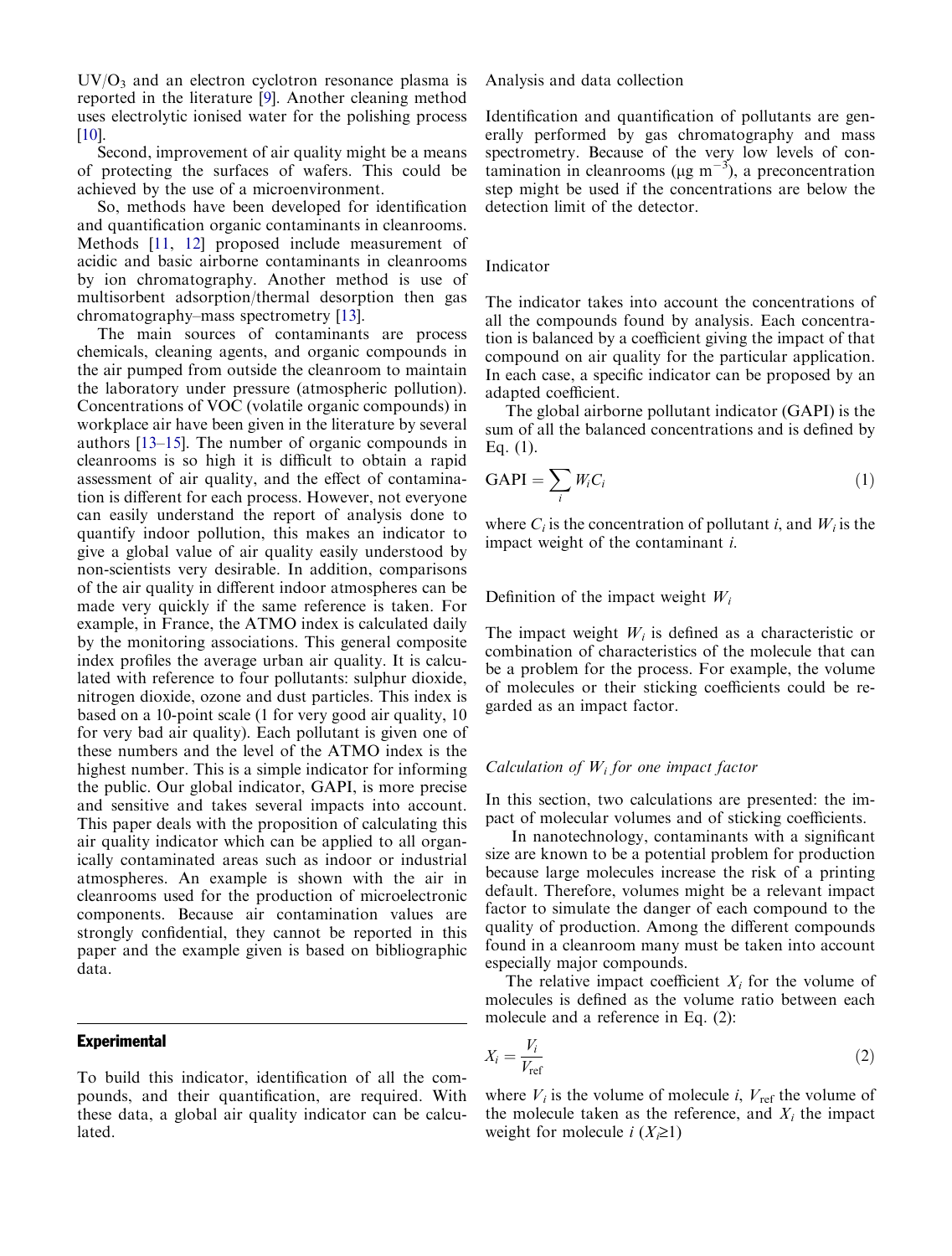Volumes were calculated by use of ViewerPro Trial Edition Version 5.0 courtesy of Accelrys, accessible at http://www.accelrys.com

For calculation of  $X_i$  the smallest compound is chosen as reference. So,  $X_i$  is always greater than 1. Moreover if a molecule with a larger volume is taken as reference, the impact of compounds with a smaller volume must be fixed at 1.

If only the impact of molecular volume  $X_i$  is considered, the impact weight  $W_i$  is equal to  $X_i$ .

Sticking coefficients are the link between the efficiency of adsorption of a given molecule and a given surface [16]. They indicate the probability of a molecule being adsorbed on the surface after contact. These molecules can prevent silicium surfaces from printing and be responsible for the production of poor microelctronic components. In this case, the compound with the lowest sticking coefficient is taken as the reference.

The impact of sticking coefficient  $Y_i$  is defined by Eq. (3):

$$
Y_i = \frac{\sigma_i}{\sigma_{\text{ref}}}
$$
 (3)

where  $\sigma_i$  is the sticking coefficient of molecule i,  $\sigma_{ref}$  the sticking coefficient of the reference molecule, and  $Y_i$  the sticking weight of molecule  $i$  (Y<sub>i</sub> $\geq$ 1).

#### Combination of impact weights

The indicator can depend on one factor only, but many factors are often involved in the danger of pollutants to the process, which is why it should be calculated with several combined impact factors. So, building an indicator that take into account each factor is recommended. A solution is to associate several simple impact weights, as presented in Eqs. (4) and (5):

With two factors,

$$
D_i = \sqrt{W_i X_i} \tag{4}
$$

With three factors,

$$
M_i = \sqrt{3} W_i X_i Z_i \tag{5}
$$

where  $W_i$ , is the combined impact weight and  $X_i$ ,  $Y_i$ ,  $Z_i$ are simple impact factors.

#### Indicator of mean pollution

All previous calculations give a measure of instant impact but to follow the evolution of air quality in cleanrooms time exposure must be considered. The indicator represents an average value depending on the number of analyses, as shown in Eq. (6).

$$
GAPI_n = \frac{\sum_{t=1}^{n} GAPI_t}{n}
$$
 (6)

where  $n$  is number of analysis per day or during the period of measurement.

#### **Results**

An example of application of the indicator is calculated with values from the literature [14]. The factors which can be used include molecular volumes, sticking coefficients, toxicity to humans, ability to produce ozone (based on MIR indicator) [17] or a combination of all these factors or even others that the users of GAPI find important for inclusion in their personal indicator. In the example presented, only the volume impact factor is used. This choice was made because, in this theoretical example, the volume is the only important factor which can change the quality of the product. Propanone is taken as the reference molecule for volume impact. So, the calculated GAPI gives a measure of contamination in propanone equivalents. In Table 1, only compounds with a concentration greater than 2  $\mu$ g m<sup>-3</sup> are used to calculate the indicator.

Table 1 shows that a real global concentration of 3,506  $\mu$ g m<sup>-3</sup> in the cleanroom has an impact similar to

Table 1 Example of indicator calculation based on volumes

| Compound                                | $W_i$ | Real concentration<br>$(\mu g \text{ m}^{-3})$ | $C_iW_i$ |
|-----------------------------------------|-------|------------------------------------------------|----------|
| Heptadecane                             | 6.065 | 3.0                                            | 18.2     |
| 2,6,8-Trimethyldecane                   | 4.516 | 2.3                                            | 10.4     |
| 2,2,6-Trimethyldecane                   | 4.494 | 3.1                                            | 13.8     |
| 2,6,7-Trimethyldecane                   | 4.489 | 2.3                                            | 10.3     |
| 2,5,5-Trimethyldecane                   | 4.486 | 2.3                                            | 10.3     |
| 2,6,6-Trimethyldecane                   | 4.478 | 2.3                                            | 10.3     |
| Hexamethyldisiloxane                    | 3.885 | 2.0                                            | 7.9      |
| Hexadecafluoroheptane                   | 3.558 | 452.7                                          | 1,610.8  |
| Tetradecafluorohexane                   | 3.151 | 73.2                                           | 230.8    |
| Perfluoro-2-methylpentane               | 3.097 | 12.7                                           | 39.3     |
| Trimethyl(1-methylethoxy)<br>silane     | 3.041 | 7.7                                            | 23.5     |
| Dodecafluoropentane                     | 2.699 | 9.6                                            | 25.9     |
| Diisopropyl ether                       | 2.487 | 2.1                                            | 5.3      |
| 4-Methyl-2-pentanone<br>(MIBK)          | 2.350 | 7.9                                            | 18.6     |
| 2-Hydroxypropanoic acid,<br>ethyl ester | 2.350 | 2.5                                            | 5.8      |
| 2-Methylpentane                         | 2.294 | 2.2                                            | 4.9      |
| Heptafluorobutanoic acid                | 2.248 | 46.4                                           | 104.3    |
| Toluene                                 | 2.233 | 4.2                                            | 9.4      |
| Methoxytrimethylsilane                  | 2.081 | 152.0                                          | 316.3    |
| Trimethylsilanol                        | 2.036 | 5.3                                            | 10.7     |
| 2-Pentanone                             | 2.014 | 61.0                                           | 122.9    |
| 1-Hydroxypropanoic acid,<br>ethyl ester | 2.010 | 3.0                                            | 6.1      |
| $m/p$ -Xylene                           | 2.003 | 3.1                                            | 6.2      |
| $n$ -Pentane                            | 1.981 | 4.2                                            | 8.3      |
| 2-Methyl-1,3-butadiene                  | 1.898 | 3.8                                            | 7.1      |
| 3-Buten-2-one                           | 1.592 | 7.3                                            | 11.6     |
| 2-Butanone (MEK)                        | 1.554 | 31.9                                           | 49.6     |
| 2-Propanol (IPA)                        | 1.472 | 1,527.5                                        |          |
|                                         |       |                                                | 2,249.0  |
| Dichlorodifluoromethane                 | 1.273 | 3.0                                            | 3.8      |
| Tetrahydrofuran                         | 1.181 | 9.9                                            | 11.7     |
| Ethanol                                 | 1.146 | 257.2                                          | 294.8    |
| Propanone                               | 1.000 | 798.6                                          | 798.6    |
| <b>GAPI</b>                             |       | 3,506.4                                        | 6,056.7  |

Concentrations in  $\mu$ g m<sup>-3</sup> are calculated from ppb level given in [12], common industrial names are given in parentheses